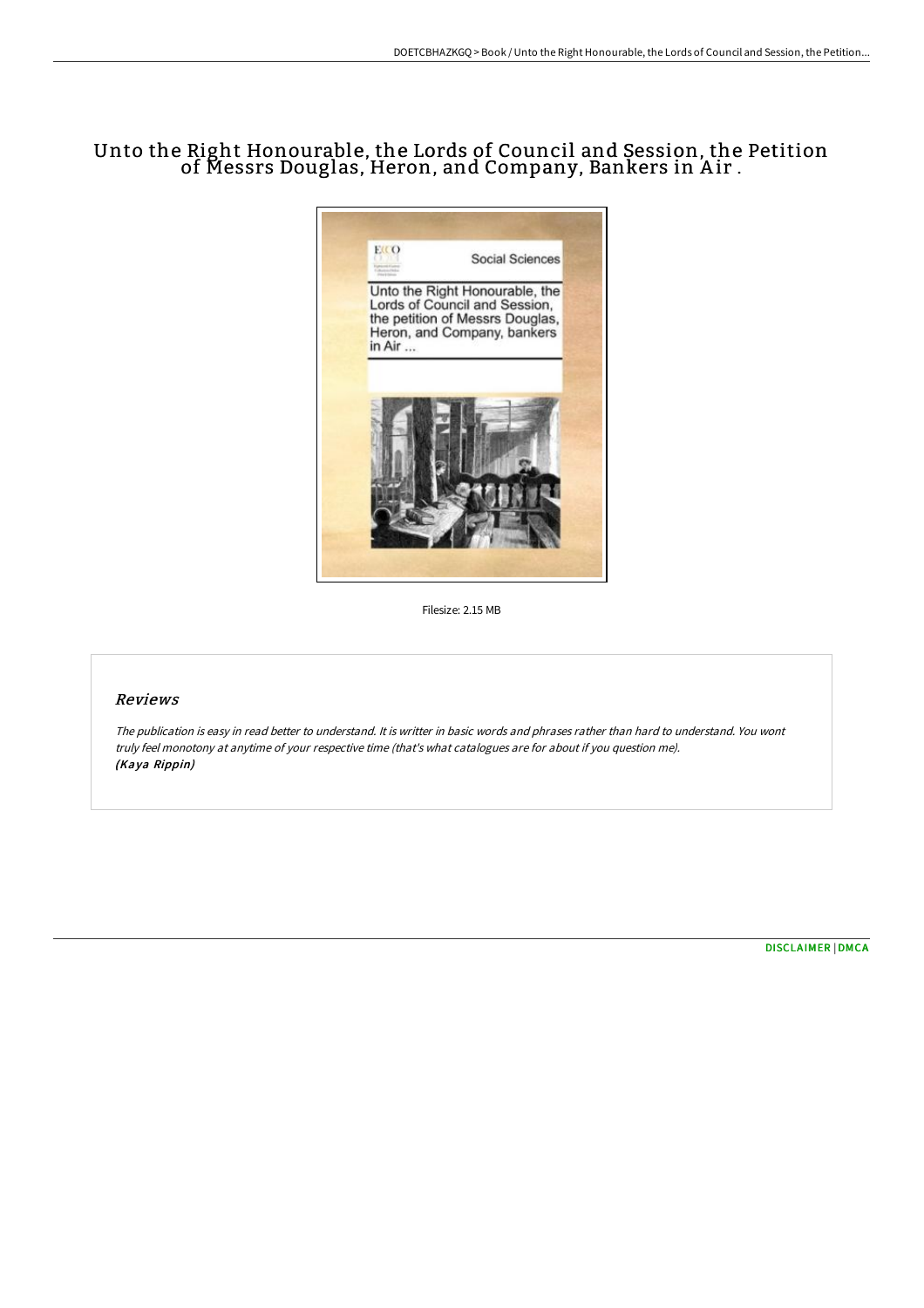#### UNTO THE RIGHT HONOURABLE, THE LORDS OF COUNCIL AND SESSION, THE PETITION OF MESSRS DOUGLAS, HERON, AND COMPANY, BANKERS IN AIR .



Gale Ecco, Print Editions, United States, 2010. Paperback. Book Condition: New. 189 x 246 mm. Language: English . Brand New Book \*\*\*\*\* Print on Demand \*\*\*\*\*.The 18th century was a wealth of knowledge, exploration and rapidly growing technology and expanding record-keeping made possible by advances in the printing press. In its determination to preserve the century of revolution, Gale initiated a revolution of its own: digitization of epic proportions to preserve these invaluable works in the largest archive of its kind. Now for the first time these high-quality digital copies of original 18th century manuscripts are available in print, making them highly accessible to libraries, undergraduate students, and independent scholars.Delve into what it was like to live during the eighteenth century by reading the first-hand accounts of everyday people, including city dwellers and farmers, businessmen and bankers, artisans and merchants, artists and their patrons, politicians and their constituents. Original texts make the American, French, and Industrial revolutions vividly contemporary.++++The below data was compiled from various identification fields in the bibliographic record of this title. This data is provided as an additional tool in helping to insure edition identification: ++++Harvard University Houghton LibraryN014462Signed at end: Alex. Wight. Asking that the Bank of Scotland be restrained from competing with the petitioner in certain financial transactions. Dated at head of drop-head title: February 5. 1771.[Edinburgh, 1771] 18p.; 4.

 $\mathbb{R}$ Read Unto the Right [Honourable,](http://techno-pub.tech/unto-the-right-honourable-the-lords-of-council-a-12.html) the Lords of Council and Session, the Petition of Messrs Douglas, Heron, and Company, Bankers in Air. Online

**D** Download PDF Unto the Right [Honourable,](http://techno-pub.tech/unto-the-right-honourable-the-lords-of-council-a-12.html) the Lords of Council and Session, the Petition of Messrs Douglas, Heron, and Company, Bankers in Air.